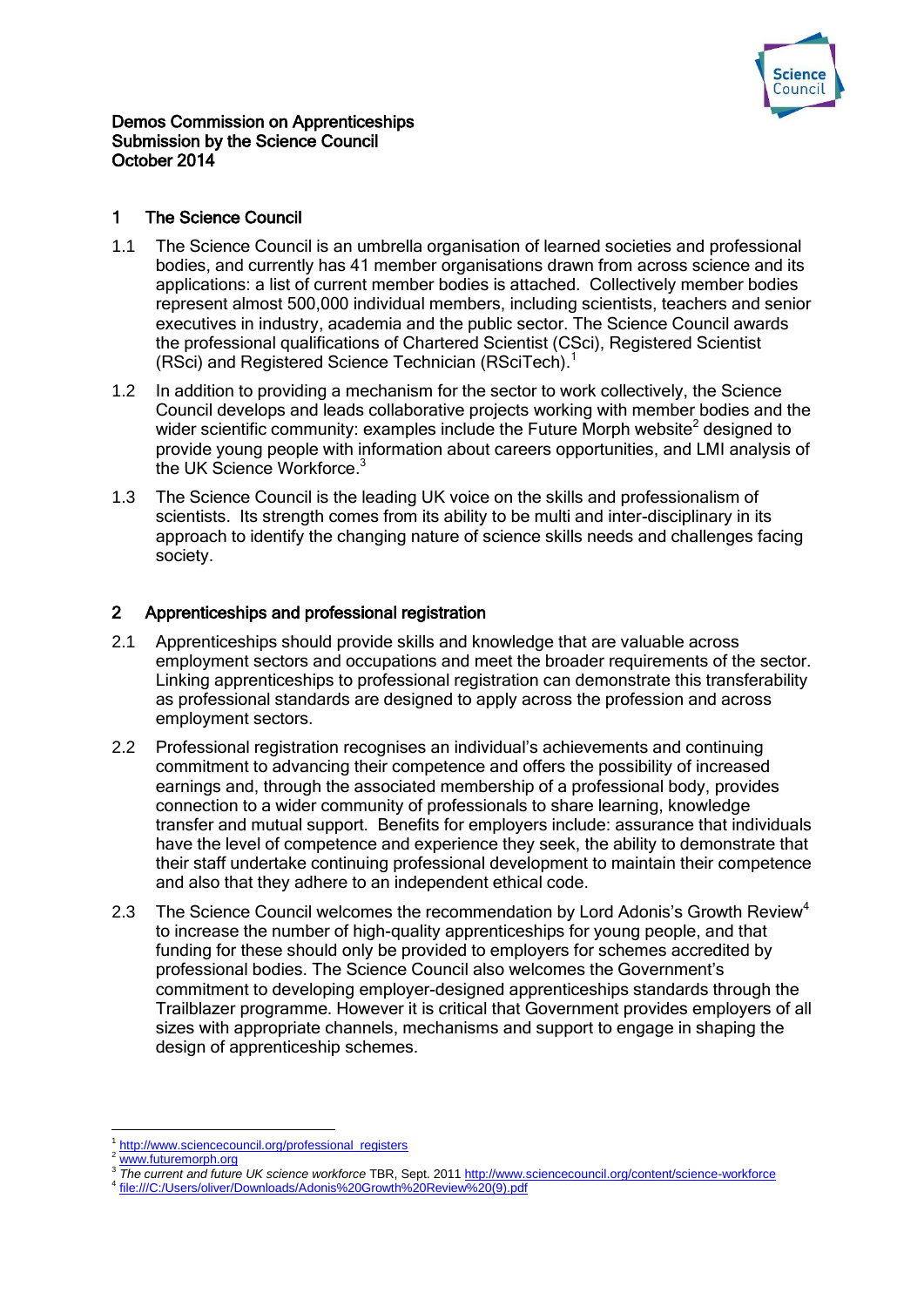### 3 Growing the number of science apprenticeships

- 3.1 There is no single 'science' sector of the economy. Science and science skills are used across all sectors of the economy. Geographical areas may have different specialisms and needs that may not seem significant in national workforce data, for example in forestry, aquaculture or agriculture. These characteristics do not fit well with the skills bodies which tend to be broadly sector based and have developed relationships with large high-profile employers or a small number of sub-sectoral SMEs with similar needs. The National Apprenticeship Service and UKCES have depended upon the response-mode Employer Ownership Pilot funding mechanisms to support the development of apprenticeship schemes but appear to have no mechanism for stepping in where no employer-led proposals have been forthcoming.
- 3.2 Much of the focus of STEM workforce investment continues to be in the graduate workforce and there seems to have been little recognition among policy-makers that not every science based job is a graduate job. With increasing demand for nongraduates with high-level science skills it will be important that policy decisions are focused on increasing the non-graduate technical and science workforce. Establishing greater numbers of Higher and Advanced Apprenticeships in science occupations should be an essential element of the Government's programme to achieve this. It must also be recognised that demographic pressures mean it is unlikely that skills demands will be met entirely from younger entrants to the science workforce, and therefore a need to drive up the skills of the existing UK science non-graduate workforce. However, the UK is failing to address this issue and has made little progress in spite of the considerable investment in apprenticeship programmes. The National Apprenticeship Service has admitted that there is an almost complete absence of science apprenticeships.<sup>5</sup>
- 3.3 There are a variety of reasons why apprenticeships in science are not as well established as they are for engineering. There is relatively little tradition for apprenticeships in science, particularly non-graduate apprenticeships: where training programmes exist they tend to be sponsored graduate pathways rather than for technician roles. In addition, science-based employers are typically SMEs where the numbers of technicians employed overall is small, and certainly a minority of skilled staff.
- 3.4 While the Science Industry Partnership in the life sciences is a most welcome initiative, it is worth noting that the ambition of the 100 employers involved in the programme many of them large multi-national companies - is to create only 1,360 apprenticeships<sup>6</sup>. There is also a concern that a significant proportion of these apprenticeships will be in engineering and manufacturing as this is the current priority need identified for the sector. Recent data available from the FE sector also suggests there were only 120 science apprenticeship completions in England compared to over 37,180 in engineering and manufacturing in 2012-13.<sup>7</sup>
- 3.5 There is also a need to increase the numbers and status of science technicians and to inspire young people to aim for this route to science careers. The expansion of Higher and Advanced apprenticeships will help address the need to widen access and diversity of the science workforce. The Science Council is investing significantly in this area of work and believes that professional registration will be important in raising status and aspiration. Numbers of completed science apprenticeships and numbers of registered professional science technicians could also be a useful measure of how well the UK and individual regions are responding to the need for a wider suite of science and technical qualifications and skills.

**.** 

6 <http://www.scienceindustrypartnership.com/news/%C2%A352-million-boost-for-skills-and-training-in-uk-science-sectors/> <sup>7</sup> <https://www.gov.uk/government/statistical-data-sets/fe-data-library-apprenticeships--2>

National Apprenticeship Service (2012), Written Evidence Submitted to the House of Lords Science and Technology **Committee**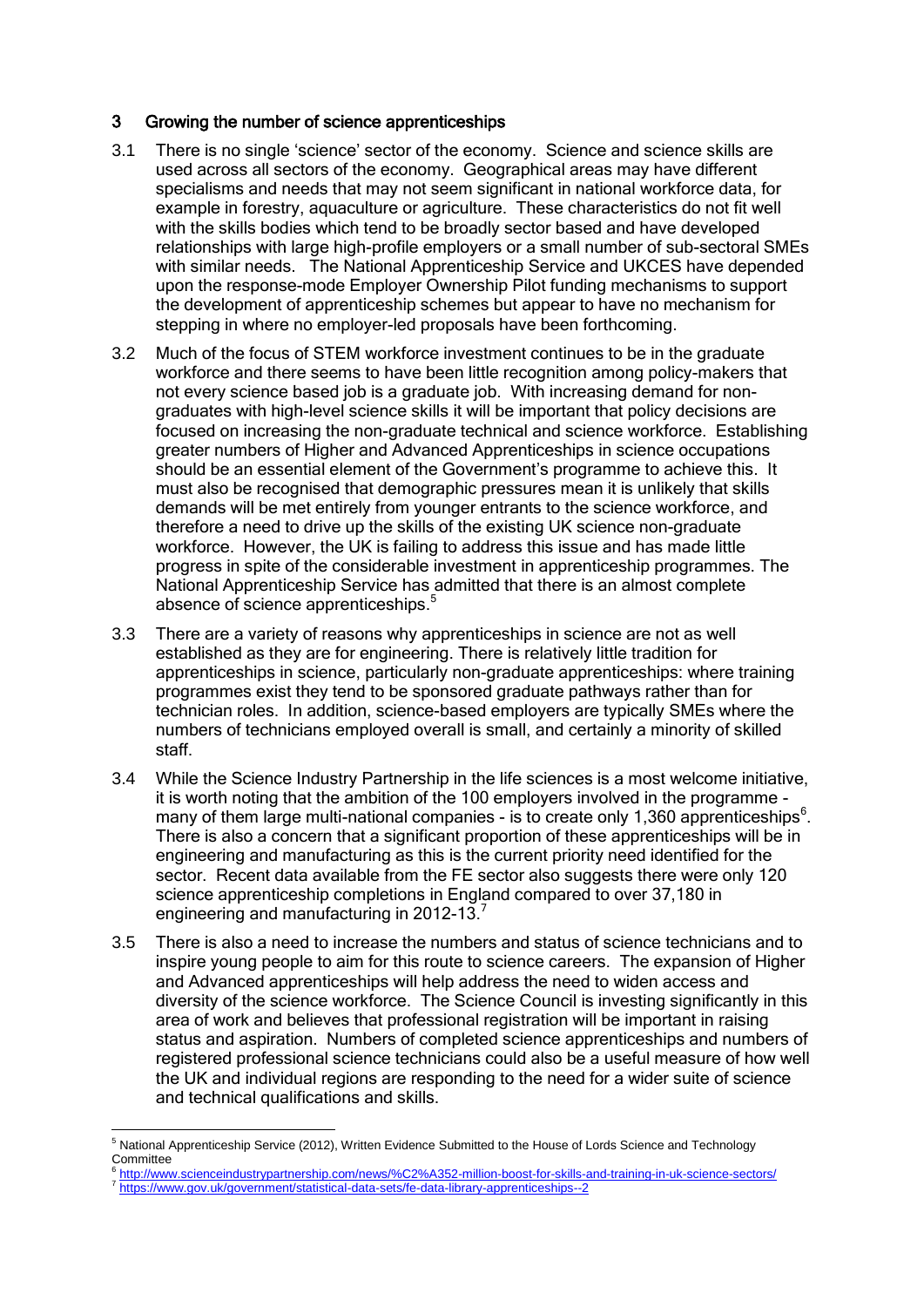# 4 Apprenticeships in the broader policy landscape

- 4.1 Apprenticeship policy must sit within a broader and coherent national skills strategy. Government policies will need to link direct investment in science apprenticeships with policies across schools and higher education, skills development, regional initiatives and infrastructure projects, planning, and regulation to achieve greater coherence, collaboration and productivity.
- 4.2 Local Enterprise Partnerships have the potential to play a leading role in developing visionary and appropriate skills and apprenticeship strategies that leverage partnerships between local employers, schools, colleges, universities and employers. Such strategies would need to fit with a broader national strategy and provide learners with training and qualifications that enabled progression and transferability across sectors and employers, but they could drive the development of local and regional high-quality apprenticeship opportunities based on geographical labour market needs.
- 4.3 There is a case for linking investment in science apprenticeships with investment in capital infrastructure projects in science and beyond. Large facilities in particular require large numbers of skilled technicians and other support staff to maximise their outputs. With growing economic demand for a workforce with higher level technical and practical science skills, the ability to develop high-quality technical skills in real laboratory conditions using high-quality apparatus could provide science apprenticeships with opportunities to develop the necessary skills to meet future demand.

Diana Garnham, Chief Executive October 2014